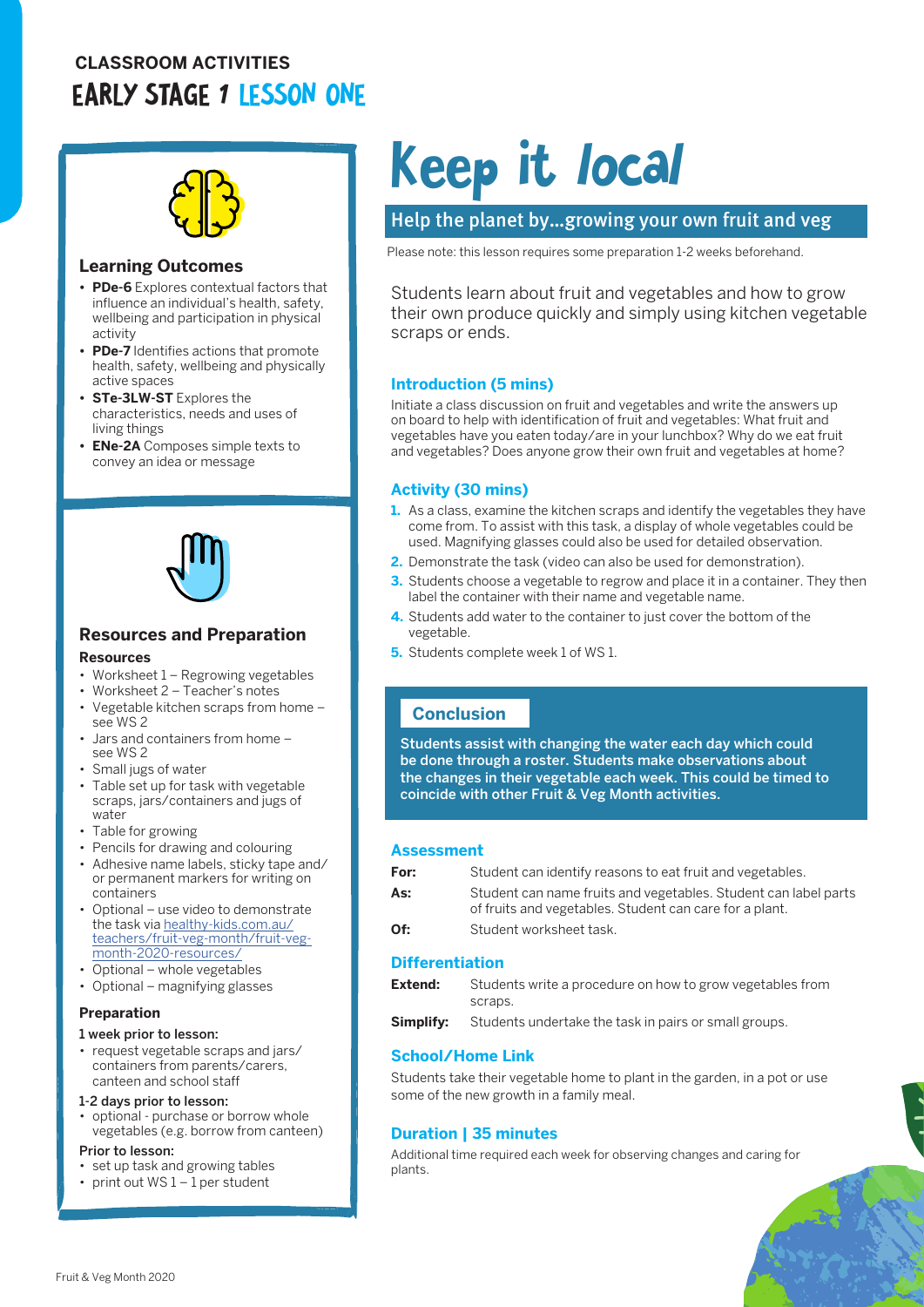# **Worksheet 1.1** | **Regrowing vegetables**

Student name

Vegetable name

Week 1

Draw a picture of your vegetable. Label the parts of the vegetable.

Week 2

What is happening with your vegetable? Draw a picture of your vegetable. Show how it has changed. Label the parts that have changed.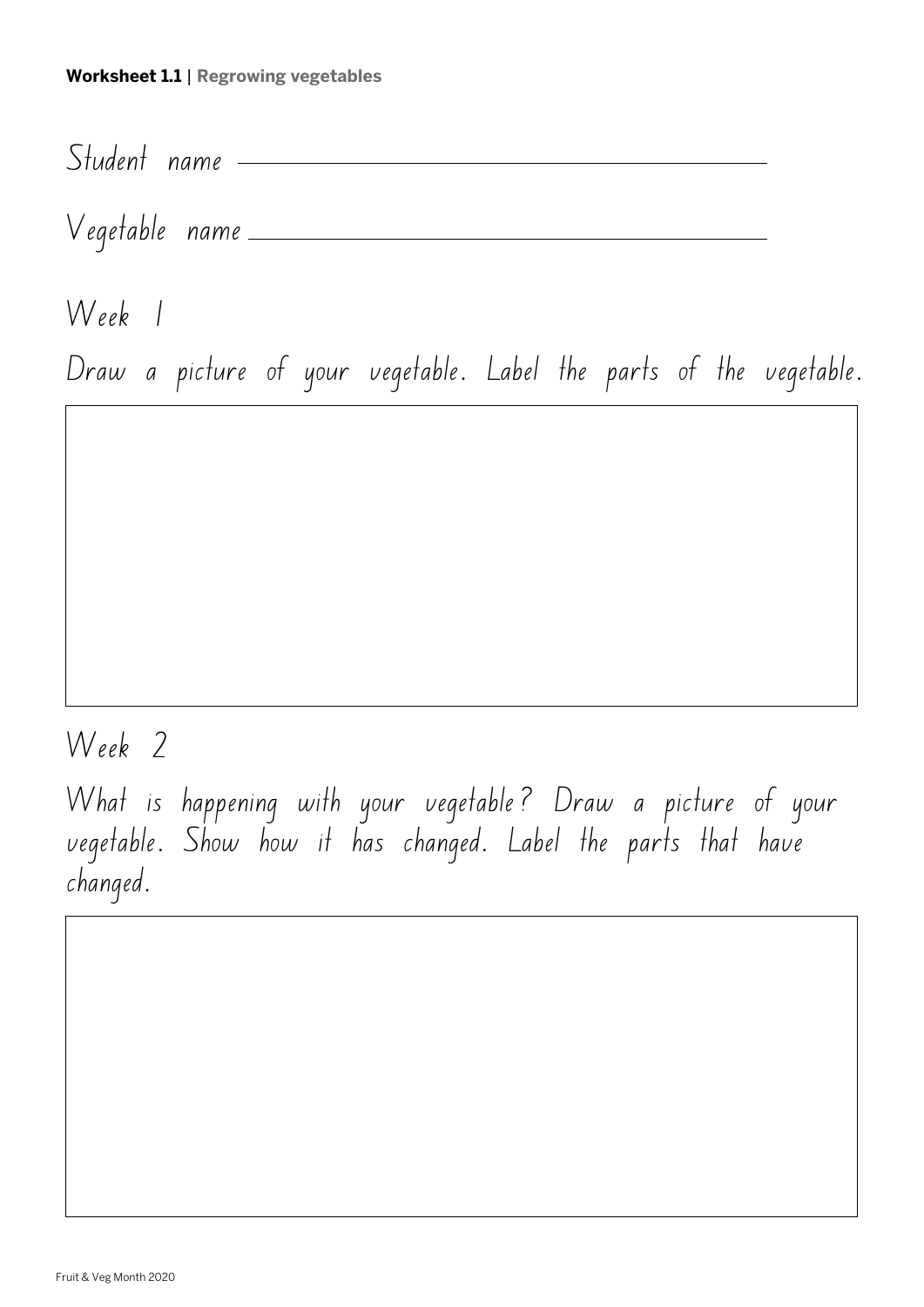Week 3

What is happening with your vegetable? Draw a picture of your vegetable. Show how it has changed. Label the parts that have changed.

# Week 4

What is happening with your vegetable? Is it ready to plant in a pot or the garden? Can you eat some of its leaves in a salad? Can you use it in cooking? Draw a picture of your vegetable. Label the parts that have changed.